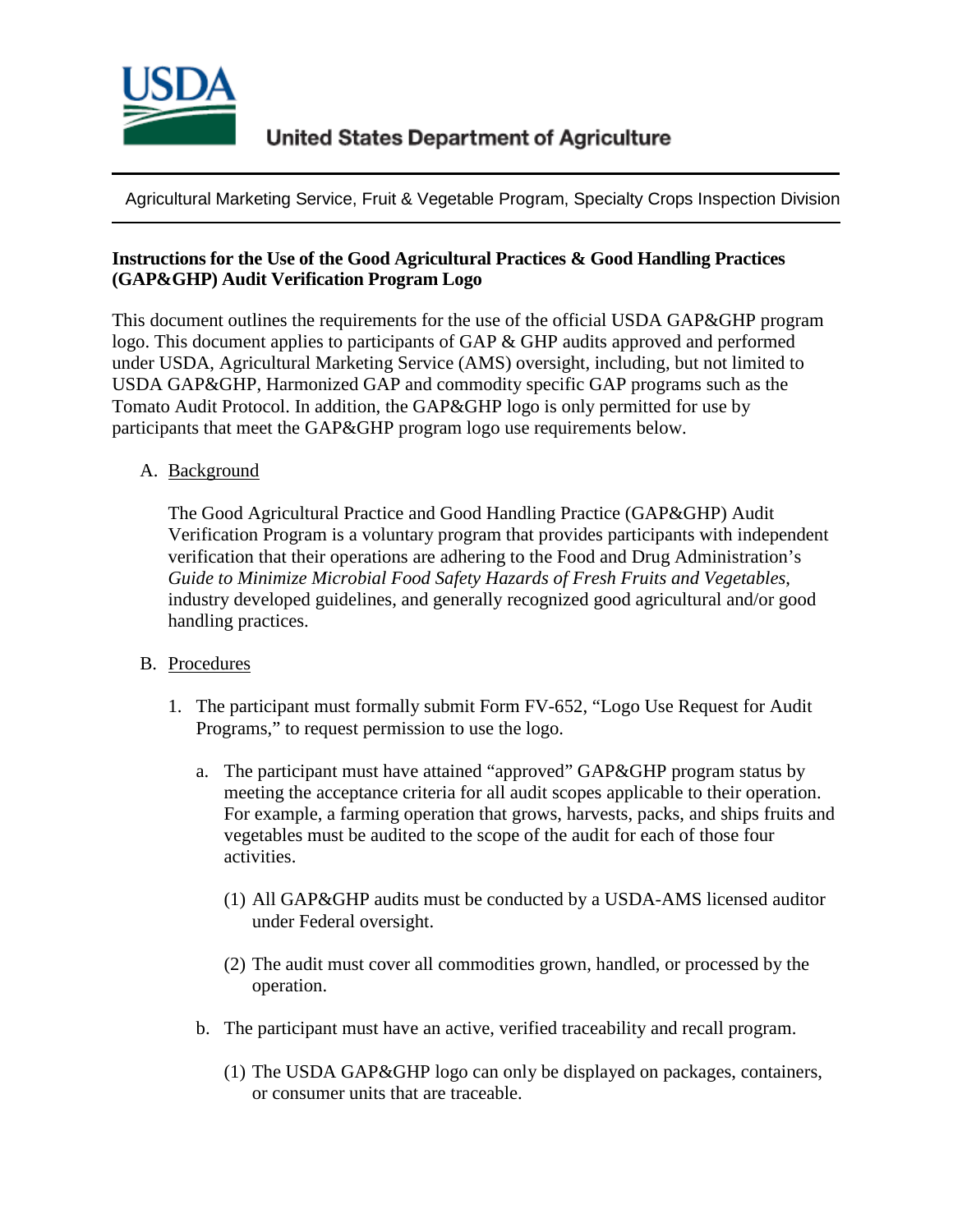Effective Date: May 2014 Page 2 of 4

- (a) All containers or labels that bear the GAP&GHP logo are accountable items and must be included in the operation's inventory log. Accountability is verified during the GAP&GHP audit process.
- (2) Packinghouses, distribution centers, and other post-farm gate operations must provide documentation of an approved supplier program that, at a minimum, verifies that all suppliers of fresh produce have successfully completed and met the requirements of a USDA-approved GAP&GHP audit.
- c. The participant must provide documentation showing procedures for the GAP&GHP logo included in their food safety or similar type of quality manual.
- d. The participant must submit any language they plan to use in conjunction with the logo.
	- (1) USDA will verify that this language is factual.
	- (2) USDA must approve it in writing prior to its use on company websites, invoices, and other material.
- 2. With USDA's written approval of the request, use of the logo is approved as long as the participant remains active in the USDA GAP&GHP program.
	- a. The commitment may be terminated at any time by either party by written request submitted at least 30 days prior to the expected termination date.
- 3. The logo may only be used on packages, containers, and labels that are clean and bright in appearance, without marks, stains, or other evidence of previous use.
	- a. The participant may not use or create any other similar logo or design to indicate participation in the GAP&GHP program or as a brand name, trademark, product name, company name, or any other descriptive material without prior written approval from USDA. See regulations 7 CFR 51.51
- 4. USDA may verify the use of the logo at any time, including during any audit conducted by a USDA-AMS licensed auditor, at the expense of the logo user.
- 5. USDA will notify a company found using the logo not in compliance with this policy, and provide 5 business days for the participant to take corrective action. If after 5 business days, the participant does not take corrective action to comply with logo use instructions, USDA will revoke the right to use the logo until the non-conformance(s) is rectified.
	- a. If a participant fails to meet the acceptance criteria during an annual validation audit or subsequent verification visit by not meeting minimum scoring requirements, the participant has 14 calendar days to address any nonconformance, take corrective action, and apply for another validation audit.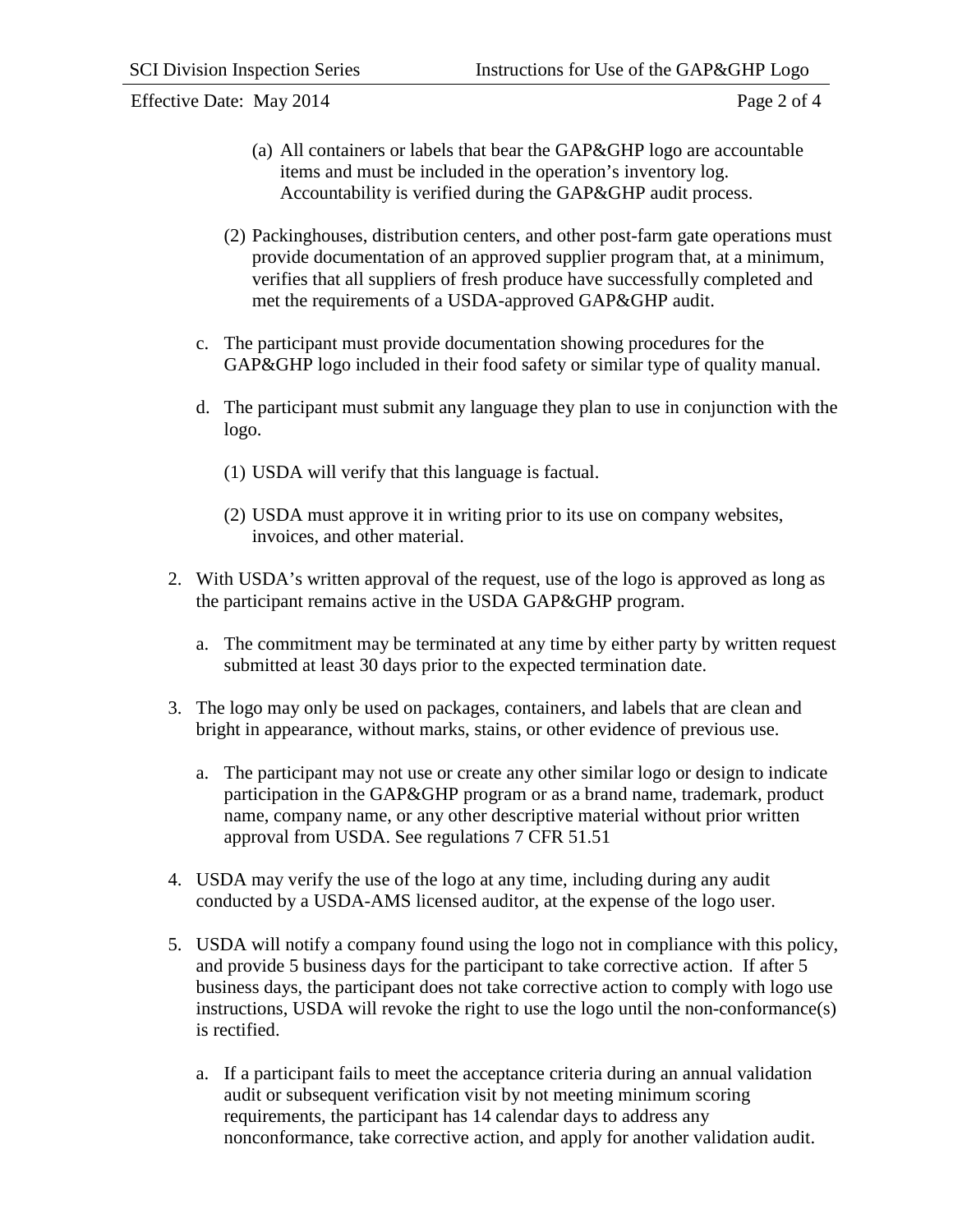Effective Date: May 2014 Page 3 of 4

- (1) If the participant does not meet established acceptance criteria during the subsequent audit, USDA will suspend use of the logo until the participant meets the acceptance criteria on a validation audit.
- b. Operations in a USDA GAP&GHP group certification program can only use the logo when the party responsible for the group certification has met the requirements for certification.
	- (1) If, at any point, an individual member of the group is determined to be out of compliance, the responsible party has 5 days to take corrective action or USDA will withdraw the right to use the logo.
- c. If a participant fails an annual validation audit or subsequent verification visit due to an imminent threat of microbial contamination, USDA will immediately suspend use of the logo until the participant takes corrective action to address the non-conformity, and applies for and passes a new validation audit.
- d. If a participant fails a validation audit or verification visit a second time within 12 months of the first infraction, USDA will suspend use of the logo for 60 days, and until the applicant applies for and meets the acceptance criteria on a new validation audit.
- e. If a participant fails a validation audit or verification visit a third time, the participant will be banned from using the logo, and must surrender or destroy all preprinted labels or stickers, preprinted containers, or other logo markings, and remove the logo from any websites, invoices, and other materials.
- 6. USDA will notify an operation if its audit has expired in writing or by email, and provide 14 days to resume the audit program.
	- a. Operations that decline to use USDA GAP&GHP audit program services will be notified in writing of revocation of permission to use the logo.
		- 1. After such notification, the participant may not display the logo on any labels, containers, or other materials.
		- 2. The operation may cover or dispose of, any pre-printed or labeled containers.
- 7. Use of the GAP&GHP logo is subject to the labeling terms under the Perishable Agricultural Commodities Act and 7 CFR §51.59, which requires that all labels or marks on a container be truthful.
	- a. If a company is reported using the Logo, and it is not a USDA GAP&GHP program participant and/or it was not officially approved to use the USDA GAP&GHP Logo, the Logo Use Program Manager will report the